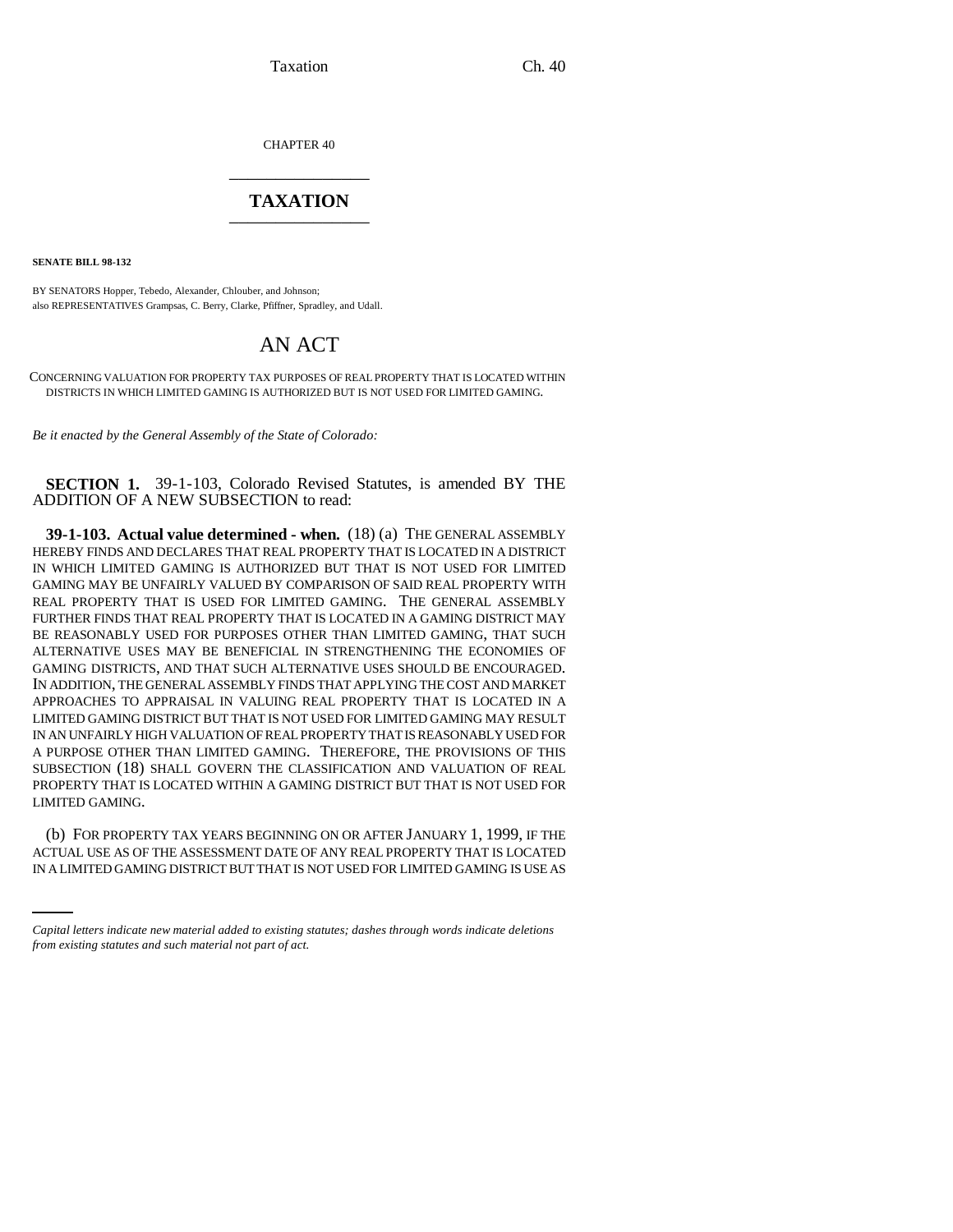## Ch. 40 Taxation

RESIDENTIAL REAL PROPERTY, THE REAL PROPERTY SHALL BE CLASSIFIED AS RESIDENTIAL REAL PROPERTY, AND THE ASSESSING OFFICER SHALL DETERMINE THE ACTUAL VALUE OF SAID REAL PROPERTY AS OF THE ASSESSMENT DATE BY APPLYING THE MARKET APPROACH TO APPRAISAL. IF, DUE TO THE LIMITED NUMBER OF REAL PROPERTIES LOCATED WITHIN A LIMITED GAMING DISTRICT THAT ARE NOT USED FOR LIMITED GAMING AND THAT ARE USED AS RESIDENTIAL REAL PROPERTY, COMPARABLE VALUATION DATA IS NOT AVAILABLE FROM WITHIN A LIMITED GAMING DISTRICT TO DETERMINE ADEQUATELY THE ACTUAL VALUE OF REAL PROPERTY LOCATED WITHIN SAID LIMITED GAMING DISTRICT THAT IS NOT USED FOR LIMITED GAMING AND THAT IS USED AS RESIDENTIAL REAL PROPERTY, NOTWITHSTANDING ANY LAW TO THE CONTRARY, THE ASSESSING OFFICER SHALL CONSIDER SALES OF REASONABLY COMPARABLE RESIDENTIAL REAL PROPERTY LOCATED INSIDE AND OUTSIDE OF ANY LIMITED GAMING DISTRICT FOR PURPOSES OF UTILIZATION OF THE MARKET APPROACH TO APPRAISAL IN DETERMINING THE ACTUAL VALUE OF SAID REAL PROPERTY LOCATED WITHIN A LIMITED GAMING DISTRICT THAT IS NOT USED FOR LIMITED GAMING AND THAT IS USED AS RESIDENTIAL REAL PROPERTY.

(c) FOR PROPERTY TAX YEARS BEGINNING ON OR AFTER JANUARY 1, 1999, IF THE ACTUAL USE AS OF THE ASSESSMENT DATE OF ANY REAL PROPERTY THAT IS LOCATED IN A LIMITED GAMING DISTRICT IS NOT FOR LIMITED GAMING OR AS RESIDENTIAL REAL PROPERTY, INCLUDING BUT NOT LIMITED TO VACANT LAND, THE REAL PROPERTY SHALL BE CLASSIFIED AS NONGAMING REAL PROPERTY, AND THE ASSESSING OFFICER SHALL DETERMINE THE ACTUAL VALUE OF SAID REAL PROPERTY AS OF THE ASSESSMENT DATE BY GIVING APPROPRIATE CONSIDERATION TO THE COST, MARKET, AND INCOME APPROACHES TO APPRAISAL. IF, DUE TO THE LIMITED NUMBER OF REAL PROPERTIES LOCATED WITHIN A LIMITED GAMING DISTRICT THAT ARE NOT USED FOR LIMITED GAMING OR AS RESIDENTIAL REAL PROPERTY, COMPARABLE VALUATION DATA IS NOT AVAILABLE FROM WITHIN A LIMITED GAMING DISTRICT TO DETERMINE ADEQUATELY THE ACTUAL VALUE OF REAL PROPERTY LOCATED WITHIN SAID LIMITED GAMING DISTRICT THAT IS NOT USED FOR LIMITED GAMING OR AS RESIDENTIAL REAL PROPERTY, NOTWITHSTANDING ANY LAW TO THE CONTRARY, THE ASSESSING OFFICER SHALL:

(I) CONSIDER SALES OF REASONABLY COMPARABLE REAL PROPERTY THAT IS NOT USED AS RESIDENTIAL PROPERTY LOCATED INSIDE AND OUTSIDE OF ANY LIMITED GAMING DISTRICT FOR PURPOSES OF UTILIZATION OF THE MARKET APPROACH TO APPRAISAL IN DETERMINING THE ACTUAL VALUE OF REAL PROPERTY LOCATED WITHIN A LIMITED GAMING DISTRICT THAT IS NOT USED FOR LIMITED GAMING OR AS RESIDENTIAL REAL PROPERTY; AND

(II) CONSIDER REASONABLY COMPARABLE REAL PROPERTY THAT IS NOT USED AS RESIDENTIAL PROPERTY LOCATED INSIDE AND OUTSIDE OF ANY LIMITED GAMING DISTRICT FOR PURPOSES OF UTILIZATION OF THE INCOME APPROACH TO APPRAISAL IN DETERMINING THE ACTUAL VALUE OF REAL PROPERTY LOCATED WITHIN A LIMITED GAMING DISTRICT THAT IS NOT USED FOR LIMITED GAMING OR AS RESIDENTIAL REAL PROPERTY.

(d) FOR PURPOSES OF THIS SUBSECTION (18), REAL PROPERTY IS CONSIDERED TO BE "USED FOR LIMITED GAMING" IF THE OWNER OR LESSEE OF THE REAL PROPERTY HOLDS A RETAIL GAMING LICENSE ISSUED PURSUANT TO PART 5 OF ARTICLE 47.1 OF TITLE 12, C.R.S., AND IF THE OWNER OR LESSEE ACTUALLY USES THE REAL PROPERTY IN